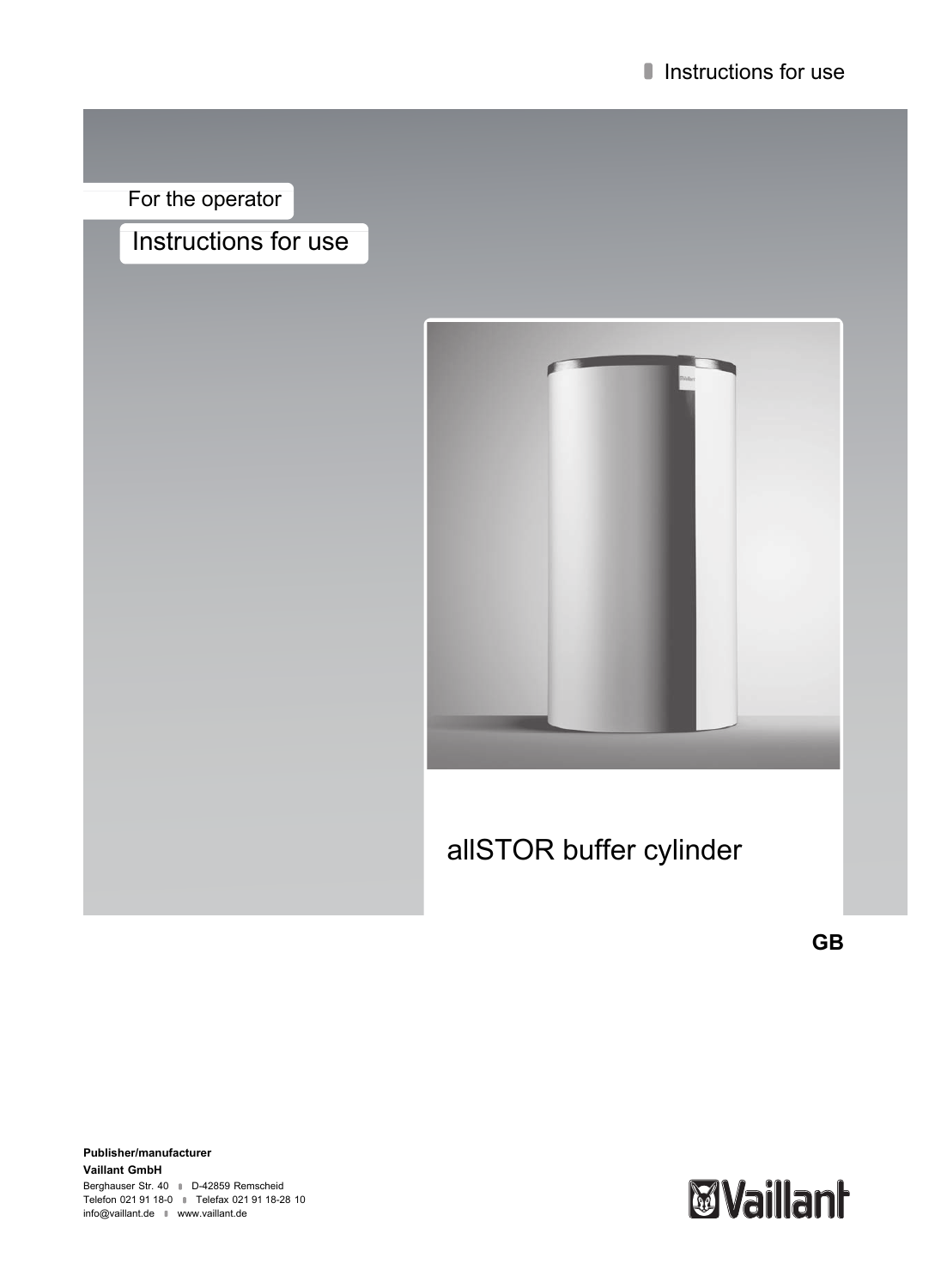# **Contents**

## **Contents**

| 1              |                                      |   |
|----------------|--------------------------------------|---|
| 1 <sub>1</sub> |                                      | 3 |
| 1.2            |                                      | 3 |
| 1.3            |                                      | 3 |
| 2              |                                      |   |
| 2.1            | Observing other applicable documents | 4 |
| 2.2            |                                      | 4 |
| 2.3            |                                      | 4 |
| 3              |                                      |   |
| 3.1            |                                      | 4 |
| 3.2            |                                      | 4 |
| 4              |                                      |   |
| 5              |                                      |   |
| 6              |                                      | 4 |
| 7              |                                      |   |
| 8              |                                      |   |
| 9              |                                      | 5 |
| 10             |                                      |   |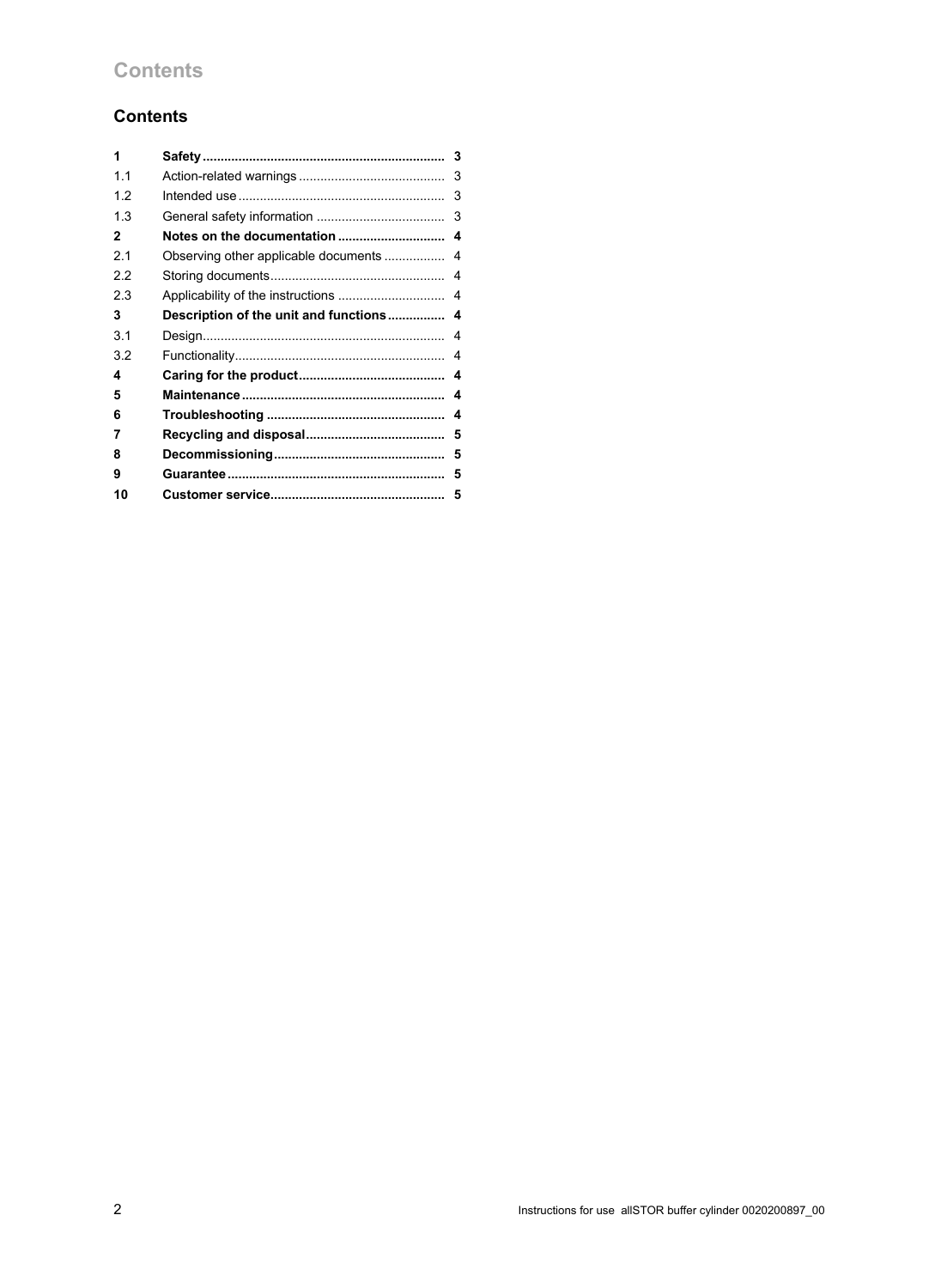# **1 Safety**

## **1.1 Action-related warnings**

## **Classification of action-related warnings**

The action-related warnings are classified in accordance with the severity of the possible danger using the following warning signs and signal words:

## **Warning symbols and signal words**

## **Danger!**

Imminent danger to life or risk of severe personal injury

## **Danger!**

Risk of death from electric shock

## **Warning.**

Risk of minor personal injury



## **Caution.**

Risk of material or environmental damage

## **1.2 Intended use**

In the event of inappropriate or improper use, damage to the product and other property may arise.

The product is specially designed for closed central heating in households, sports facilities and businesses. All heat generators, including combinations of these, are considered.

Intended use includes the following:

- observance of the operating instructions included for the product and any other system components
- compliance with all inspection and maintenance conditions listed in the instructions.

Any other use that is not specified in these instructions, or use beyond that specified in this document shall be considered improper use. Any direct commercial or industrial use is also deemed to be improper.

## **Caution.**

Improper use of any kind is prohibited.

## **1.3 General safety information**

## **1.3.1 Preventing frost damage**

If the product is placed out of operation for a relatively long period of time (e.g. during a winter holiday) in an unheated room, the water in the product and pipelines may freeze.

 $\triangleright$  Ensure that the entire installation room is always frost-free.

## **1.3.2 Material damage due to leaks**

- $\blacktriangleright$  Ensure that there is no mechanical tension on the supply lines.
- $\triangleright$  Do not suspend any loads from the pipelines (e.g. clothing).

## **1.3.3 Danger due to changes to the product environment**

There is a risk of injury or death to the user or others, or of damage to the product and other property, in the event of changes to the product environment.

- $\triangleright$  Never shut down the safety devices.
- $\triangleright$  Do not tamper with any of the safety devices.
- ▶ Do not damage or remove any seals on components. Only qualified competent persons and factory service personnel are authorised to make modifications to sealed components.
- ▶ Do not make any changes:
	- to the product
	- to the gas, air, water and electricity supply lines
	- to the drain line and expansion relief valve for the heating water
	- to the structural elements

## **1.3.4 Risk of injury and material damage due to maintenance and repairs carried out incorrectly or not carried out at all**

- $\triangleright$  Never attempt to carry out maintenance work or repairs on your product yourself.
- $\blacktriangleright$  Faults and damage should be immediately rectified by a competent person.
- ▶ Adhere to the maintenance intervals specified.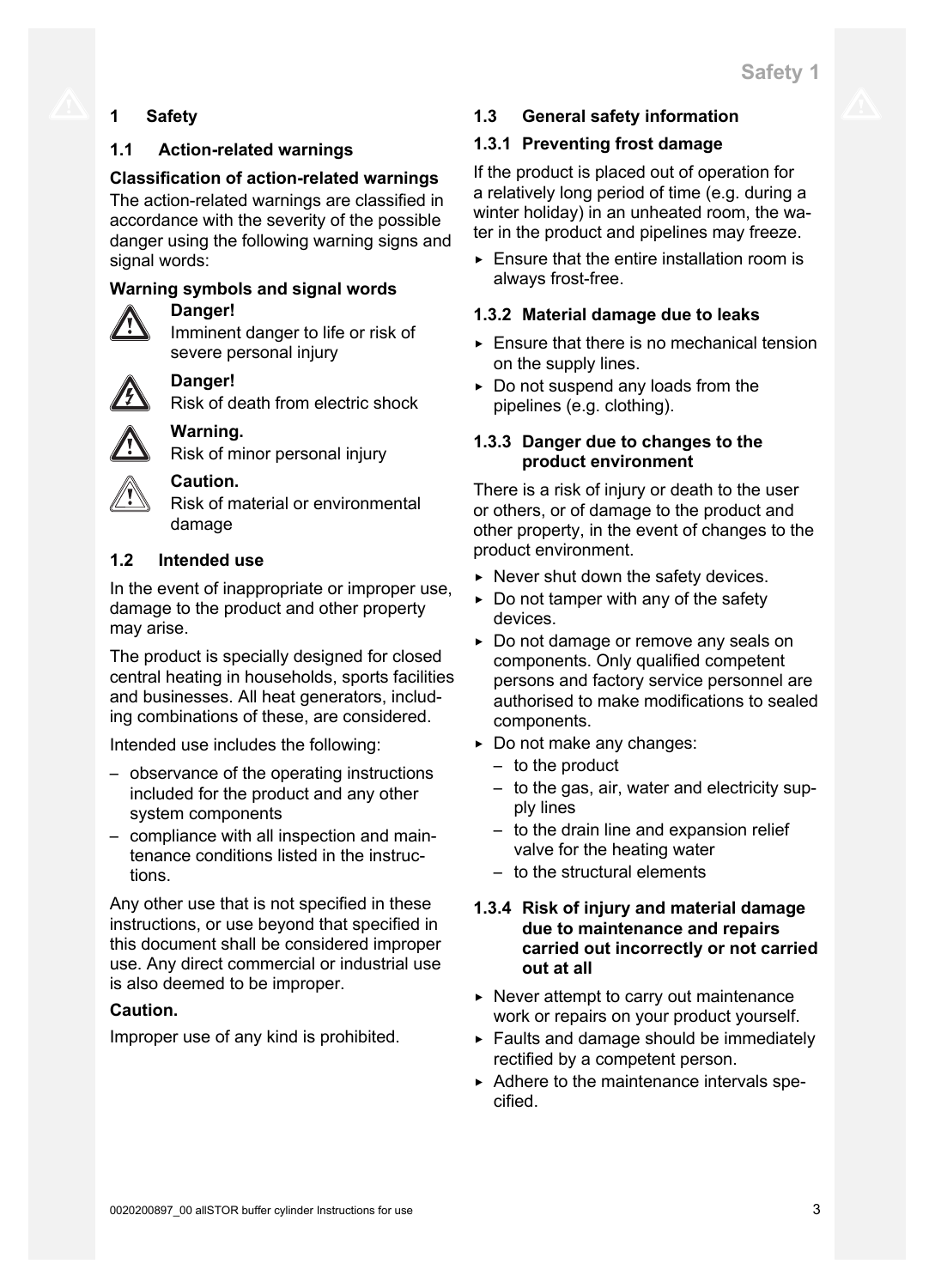#### **2 Notes on the documentation**

#### **2.1 Observing other applicable documents**

▶ You must observe all operating instructions enclosed with the system components.

#### **2.2 Storing documents**

▶ Keep this manual and all other applicable documents safe for future use.

#### **2.3 Applicability of the instructions**

These instructions apply for the following products only:

| <b>Type designation</b> | <b>Article number</b> |
|-------------------------|-----------------------|
| VPS 300/3-5 INT         | 0010015130            |
| <b>VPS 500/3-5 INT</b>  | 0010015131            |
| <b>VPS 800/3-5 INT</b>  | 0010015132            |
| VPS 1000/3-5 INT        | 0010015133            |
| VPS 1500/3-5 INT        | 0010015134            |
| VPS 2000/3-5 INT        | 0010015135            |

## **3 Description of the unit and functions**

#### **3.1 Design**



- 1 Opening for purging valve
- 2 Flow or return for cascade
- 3 Boiler flow for hot water demand
- 4 Boiler flow for hot water demand
- 5 Boiler return for hot water demand
- 6 Boiler flow for hot water demand/heating circuit flow
- 7 Boiler flow for hot water demand/heating circuit flow
- 8 Boiler return for hot water demand
- 9 Boiler return for hot water demand/heating circuit return 11 Flow or return for cascade
- 10 Boiler return for hot water demand/heating circuit return

The buffer cylinder is made from steel and is provided with a coating of black anti-rust paint on the outside. The buffer cylinder has connections for the piping for the heating and the boiler, and a purging valve.

#### **3.2 Functionality**

The buffer cylinder is supplied with the heat from one or more heat generators. The buffer cylinder is used as an intermediate cylinder for heating water to be further transported to the heating circuit or other heat sinks.

## **4 Caring for the product**

### **Caution.**

**Risk of material damage caused by unsuitable cleaning agents.**

- ▶ Do not use sprays, scouring agents, detergents, solvents or cleaning agents that contain chlorine.
- $\triangleright$  Clean the casing with a damp cloth and a little solventfree soap.

## **5 Maintenance**

An annual inspection and biennial maintenance of the product carried out by a competent person is a prerequisite for ensuring that the product is permanently ready and safe for operation, reliable, and has a long working life.

## **6 Troubleshooting**

The following table provides information about potential faults when operating the buffer cylinder, along with their possible causes.

| <b>Fault</b>                                                            | Possible cause                                                                | Remedy                                                      |
|-------------------------------------------------------------------------|-------------------------------------------------------------------------------|-------------------------------------------------------------|
| Heating water drips<br>out of the buffer<br>cylinder.                   | Threaded connec-<br>tions leaking                                             | Have the fault elim-<br>inated by your<br>competent person. |
| Splashing noises<br>can be heard from<br>the buffer cylinder.           | There is air in the<br>buffer cylinder                                        |                                                             |
| The controller dis-<br>plays an incorrect<br>cylinder temperat-<br>ure. | Defective heat<br>sensor or the heat<br>sensor is posi-<br>tioned incorrectly |                                                             |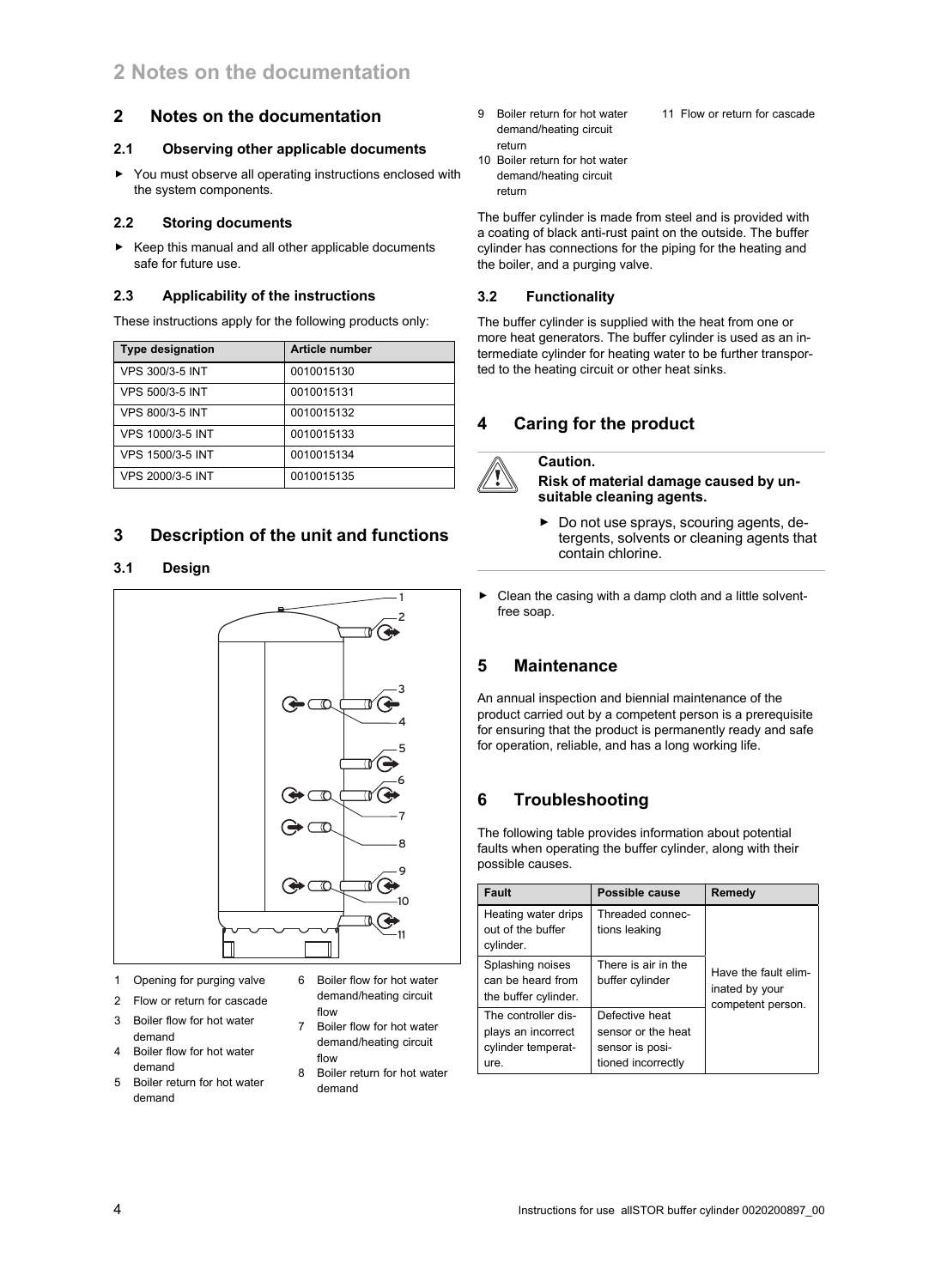## **7 Recycling and disposal**

#### **Disposing of the packaging**

 $\blacktriangleright$  The competent person who installed the product is responsible for disposing of the packaging.

#### **Disposing of the product and accessories**

- ▶ Do not dispose of the product or the accessories with household waste.
- Ensure that the product and all accessories are disposed of properly.
- ▶ Observe all relevant regulations.

## **8 Decommissioning**

# **Caution.**

#### **Risk of damage to the system**

Improper decommissioning may lead to damage to the system.

- $\blacktriangleright$  Make sure that only an authorised competent person decommissions the product.
- ▶ Make sure that only an authorised competent person decommissions the product.

## **9 Guarantee**

Vaillant provide a full parts and labour guarantee for this appliance - please see guarantee card for details.

The appliances must be installed in accordance with The Water Regulations of:

- England and Wales: Water (supply and fittings) Regulations 1999 within England and Wales
- Scotland: The Water Byelaws
- Eire: Compliance with IS standards and Local Council regulations

Compliance with the Building regulations:

- England and Wales
- **Scotland**
- Northern Ireland
- Eire

Terms and conditions apply to the guarantee, details of which can be found on the guarantee registration card included with this appliance.

Failure to install and commission this appliance in compliance with the manufacturer's instructions will invalidate the guarantee (this does not affect the customer's statutory rights).

## **10 Customer service**

To ensure regular servicing, it is strongly recommended that arrangements are made for a Maintenance Agreement. Please contact Vaillant Service Solutions (0870 6060 777) for further details.